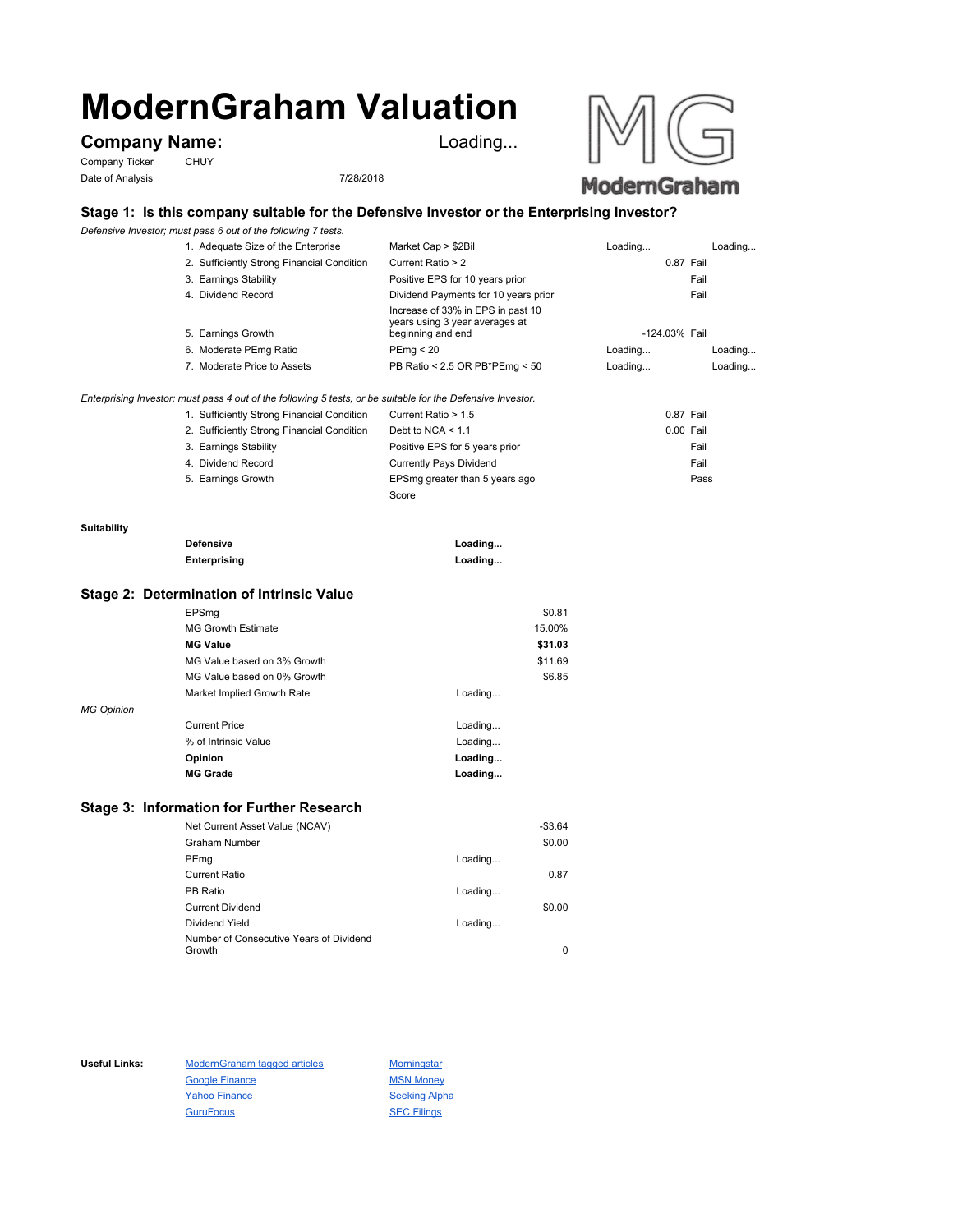| <b>EPS History</b> |           | <b>EPSmg History</b>                 |                                       |
|--------------------|-----------|--------------------------------------|---------------------------------------|
| Next Fiscal Year   |           |                                      |                                       |
| Estimate           |           | Next Fiscal Year Estimate            | \$0.81                                |
| Dec2017            | \$1.70    | Dec2017                              | \$1.13                                |
| Dec2016            | \$1.02    | Dec2016                              | \$0.80                                |
| Dec2015            | \$0.77    | Dec2015                              | \$0.64                                |
| Dec2014            | \$0.69    | Dec2014                              | $-$0.64$                              |
| Dec2013            | \$0.66    | Dec2013                              | $-$1.93$                              |
| Dec2012            | \$0.37    | Dec2012                              | $-$3.26$                              |
| Dec2011            | \$0.20    | Dec2011                              | $-$4.51$                              |
| Dec2010            | $-$17.18$ | Dec2010                              | $-$5.73$                              |
| Dec2009            | \$0.00    | Dec2009                              | \$0.00                                |
| Dec2008            | \$0.00    | Dec2008                              | \$0.00                                |
| Dec2007            | \$0.00    | Dec2007                              | \$0.00                                |
| Dec2006            | \$0.00    | Dec2006                              | \$0.00                                |
| Dec2005            | \$0.00    | Dec2005                              | \$0.00                                |
| Dec2004            | \$0.00    | Dec2004                              | \$0.00                                |
| Dec2003            | \$0.00    | Dec2003                              | \$0.00                                |
| Dec2002            | \$0.00    | Dec2002                              | \$0.00                                |
| Dec2001            |           | \$0.00 Balance Sheet Information     | 3/1/2018                              |
| Dec2000            |           | \$0.00 Total Current Assets          | \$21,462,000                          |
| Dec1999            |           | \$0.00 Total Current Liabilities     | \$24,579,000                          |
| Dec1998            |           | \$0.00 Long-Term Debt                | \$0                                   |
|                    |           | <b>Total Assets</b>                  | \$274,253,000                         |
|                    |           | Intangible Assets                    | \$48,163,000                          |
|                    |           | <b>Total Liabilities</b>             | \$83,643,000                          |
|                    |           | Charge Outetanding (Diluted Average) | 17 $\cap$ $\cap$ $\cap$ $\cap$ $\cap$ |